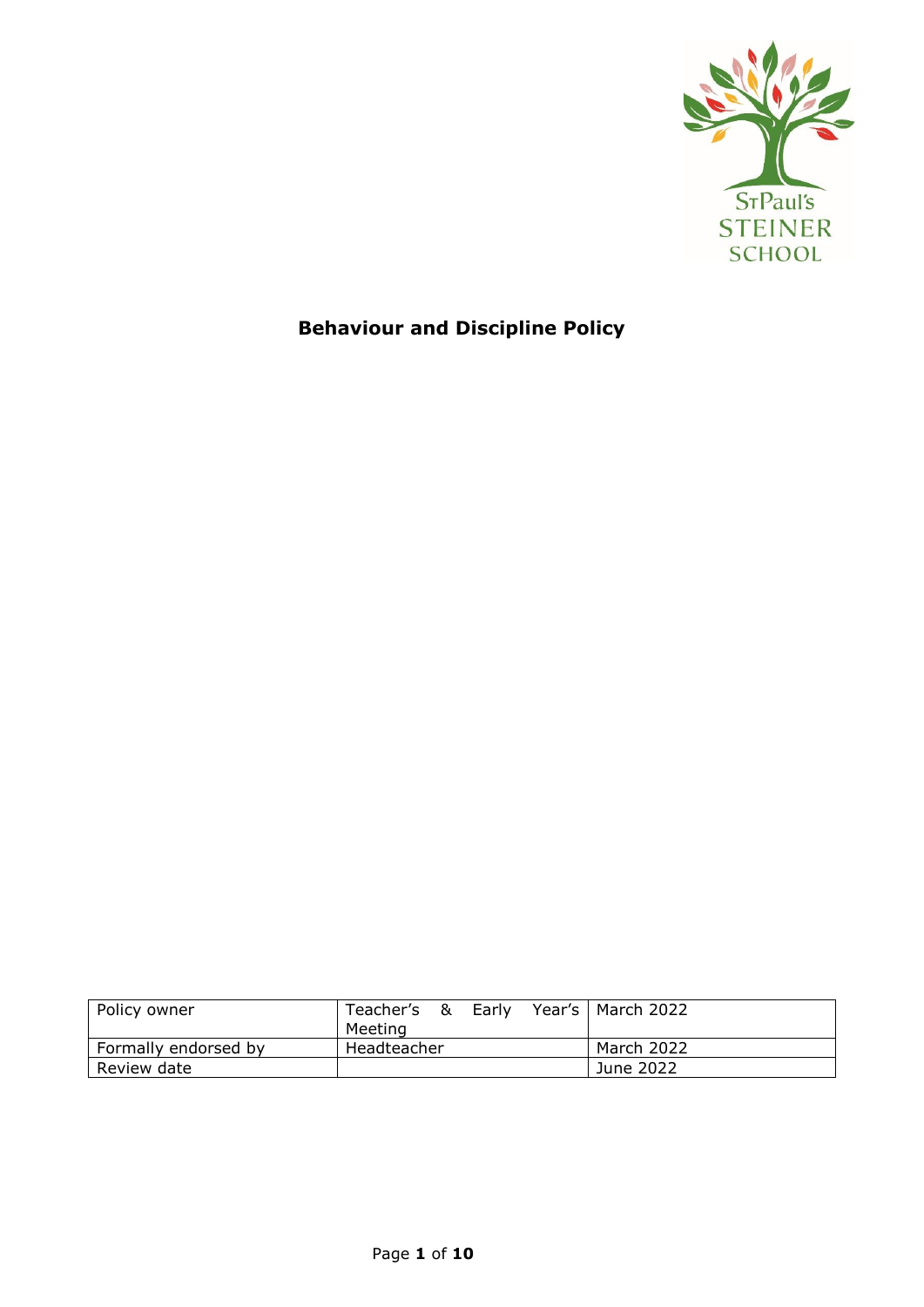## **Behaviour and Discipline Policy**

St Paul's Steiner School is committed to safeguarding and promoting the welfare of children and young people and expects all staff and volunteers to share this commitment.

The aim of this policy is to promote positive behaviour amongst pupils and to set out the sanctions to be adopted in the event of pupil misbehaviour, in accordance with the school's duties under paragraph 9 of The Education (Independent School Standards) (England) Regulations 2010. This policy takes guidance from KCSIE 2020.

## **Basic Principles of St Paul's Behaviour Policy**

What constitutes good behaviour must be apparent and understood by children. Positive behaviour should be acknowledged. Consequences for negative behaviour should be clear and meaningful. All teachers understand that children will test the boundaries and it is the adults' responsibility to maintain them. Teachers have the power to discipline pupils for misbehaviour, which occurs in school and in some circumstances outside school.

This policy is based on the principle of mutual respect between all adults and children in the community. Parents are included in this community and are expected to foster respect for the School's principles.

These principles can be summarised as follows:

- Children have a right to be cared for
- Everyone has a right to be safe
- Children have a right to learn
- Teachers have a right to teach
- Children must allow others to learn
- Children should do their best in school
- Everyone should listen
- Everyone has a right to be heard
- Everybody has a right to grow and to make mistakes
- Children should help look after each other and the environment
- All adults should maintain a safe environment

## **Kindergarten Behaviour Management**

Steiner-Waldorf Kindergartens accommodate children of ages 3 to 6 as part of the Steiner Early Years Curriculum. The expectations in relation to behaviour are varied according to the child's age and development.

In the Kindergarten the teacher will promote positive behaviour by creating a home environment where the children's developing stages are supported with care and understanding. The teacher will always model positive behaviour. The Kindergarten teachers will keep written observations of each child to monitor their development.

Staff have been trained in Team Teach Positive handling.

Ways of promoting/implementing positive behaviour in the kindergarten:

- The teacher will strive to be worthy of imitation.
- The teacher will give clear boundaries and clear instructions when needed.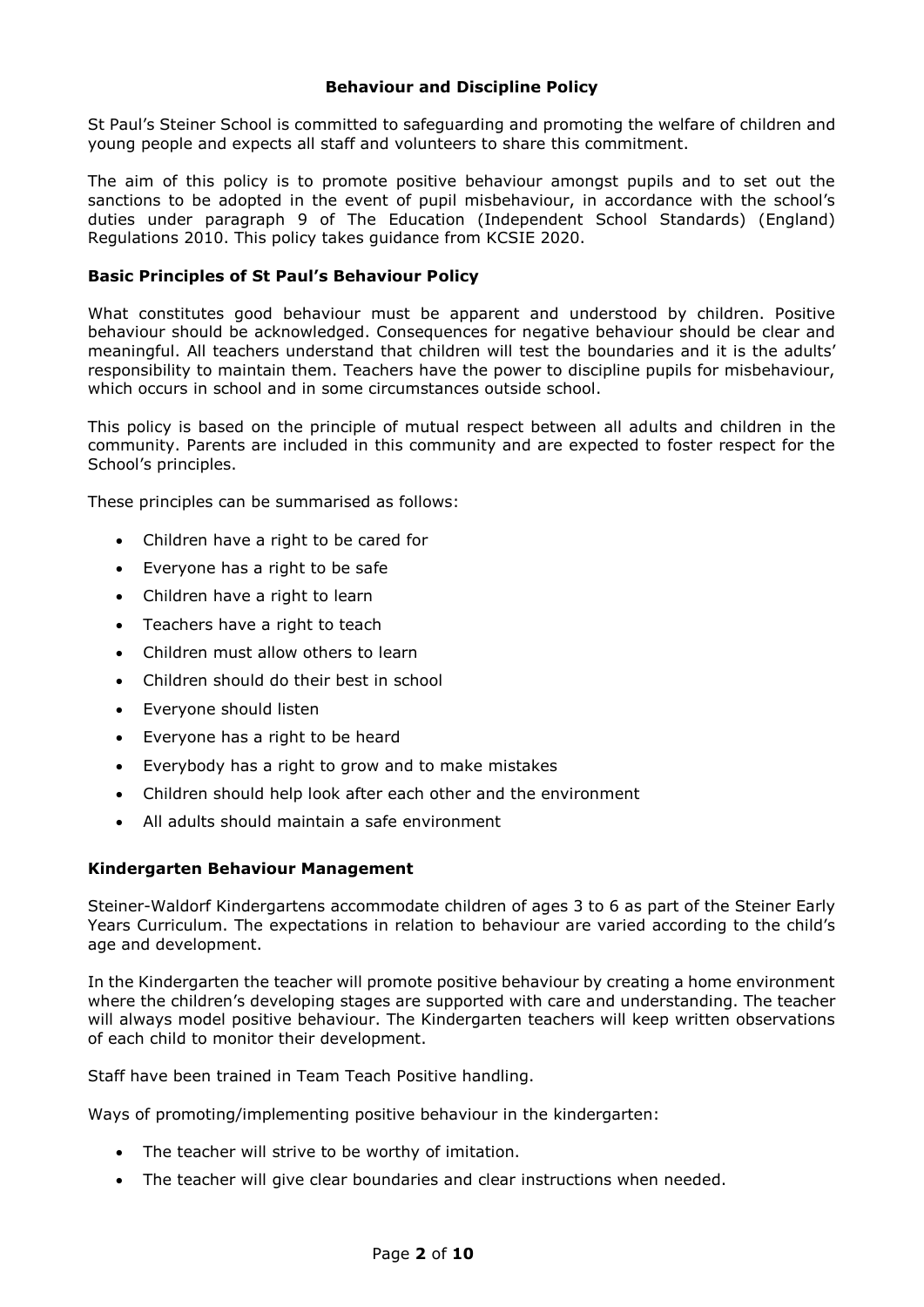- The teacher will implement the Kindergarten rules. E.g.: "Hands are for work and play", "Running feet are for the garden"
- Pedagogical/healing stories are used to promote good behaviour, for particular behaviour issues or to heal where there are challenges for a child.

The teacher will always disapprove of the behaviour, not the child.

Consequences for misbehaviour:

- If a child has been hurt by another child, that child will be encouraged by the teacher to comfort the hurt child to help him/her understand the consequence of his/her behaviour. For example:
	- o The child will be asked to get a tissue for the hurt child's tears.
	- o The child will be asked to do a drawing for the hurt child.
- If a toy/equipment has been damaged by inappropriate behaviour, the child will be asked to help by mending, alongside the teacher, the toy/equipment.
- There will be times when the child displaying misbehaviour will be taken to sit out of the game or activity, or join another Kindergarten group until he/she is ready to join his/her group again.

When a child has a pattern of behaviour that concerns the teacher and the Early Years Team, we will promote positive behaviour by working closely with the child's parents. A child study might be recommended in order to gain a full picture of the child's behaviour in the Kindergarten and at home. In order to meet and support the child's needs a Short-term plan might will then be drawn up by the teacher in collaboration with the child's parents and the SEN Department. The teachers' log on CPOMS, of concerning behaviour (serious behaviour incidents or consistent misbehaviour) will be monitored by the DSL.

## **School (Classes I to VIII) Promotion of Positive Behaviour**

Strategies for acknowledgement of positive behaviour are devised by teachers and tailored to the age and circumstances of both the class and individuals, including any special educational needs and/or disability. Each class should know what positive behaviour looks like. Descriptive praise and celebration of pupils' achievement are fundamental to the teachers' day-to-day work. Respect for self and others and positive behaviour are fostered through the curriculum including circle times, assemblies and classroom charters. Positive behaviour is essential to promote learning, regulate pupil conduct and to act as a prevention of bullying.

## **Classes I-VIII Behaviour Management**

It is the responsibility of the class teacher to ensure that each class understands the **School Rules** (see Appendix 2) and the consequences of negative behaviour.

When a child is behaving in an unacceptable way, breaking the school rules or failing to follow reasonable instructions, the teachers (in some instances assistants or other paid members of staff looking after the children) have the authority to discipline the pupil.

Having done so, the class teacher will endeavour to gain an insight into the cause of the child's behaviour and find solutions. Depending on the nature of the behaviour, teachers may seek consultation with the parent for further solutions. It is important to be able to distinguish patterns in behaviour to identify underlying causes and put the right support in place.

We will monitor breaches of the behaviour policy; by subject and class teachers recording persistent misbehaviour or a behaviour meriting detention and sharing these concerns with parents. The teacher may present a child study at the Teachers' Meeting or College to gain insight, support and inspiration of all colleagues. An Individual Education Plan may be used to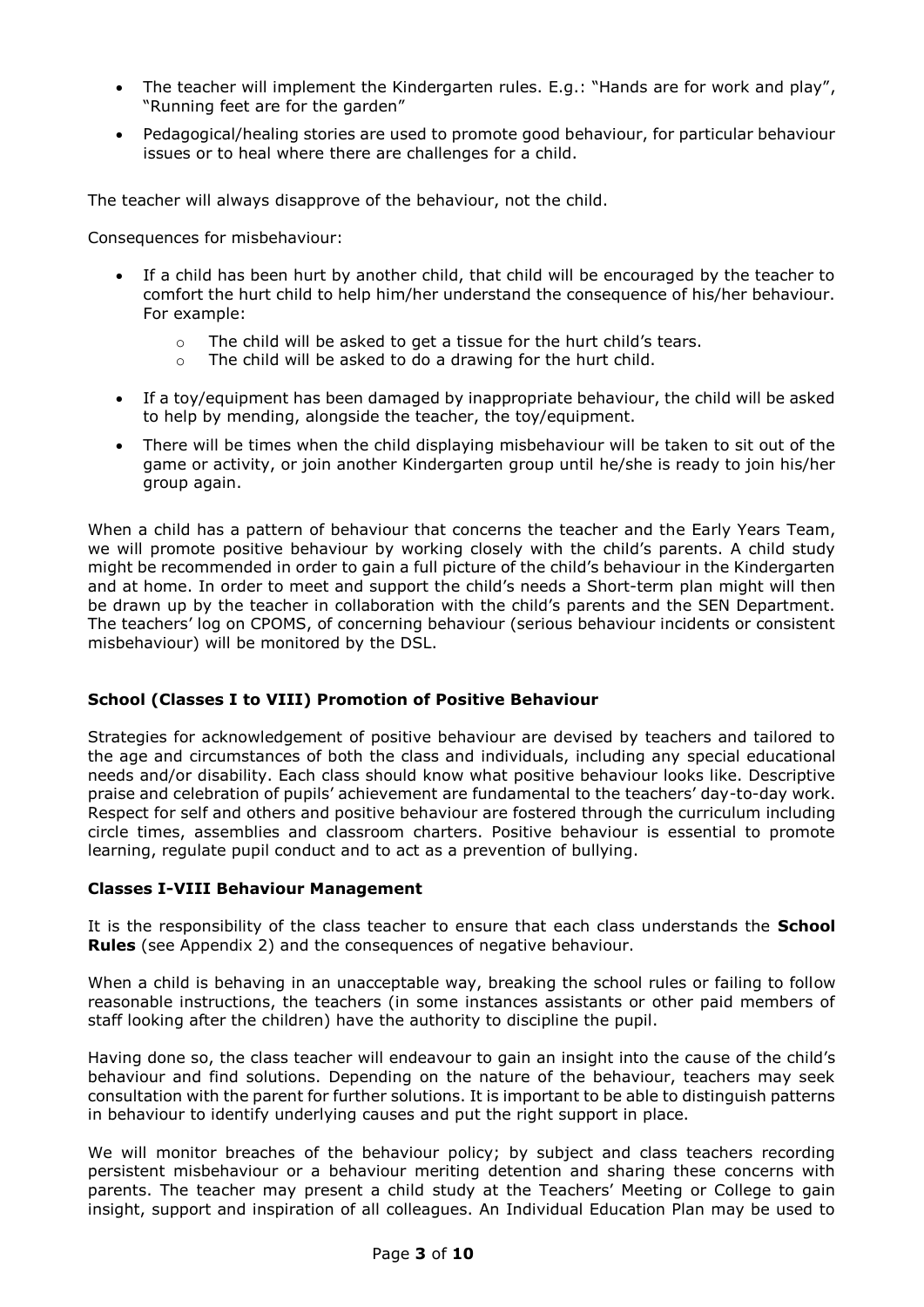outline strategies specific to support the behaviour of individual children together with the SENCo.

## **Consequences**

On a day-to-day basis, misbehaviour by pupils may have the following consequences:

- During school hours and in some instances outside of school, pupils will receive a warning for breaking any of the school rules. (See appendix 2).
- Depending on the severity and frequency of the behaviour, the teacher can verbally tell off a child, give a written warning (usually name on the blackboard), send a letter, email or give a phone call home and/or remove pupil from class.
- In Classes I to III a pupil who has consistently misbehaved throughout a lesson can be asked to have supervised "time-out" out of the classroom for a limited time. If this has happened the teacher will help the child to find a resolution afterwards.
- The child can be asked to stay in with the teacher for up to 10 minutes after the lesson. This includes the next available break for the teacher and the last lesson of the day.
- A teacher may decide that this is also appropriate for Classes IV to VIII. An older child can be given "time-out" for a limited and timed amount of time outside the classroom and be sent to a different class or the school office with a note.
- In Classes V to VIII a pupil receiving three warnings in a day, or in the case of a single serious incident, must attend a behaviour detention after school (on Mondays, from 15.30 to 16.30).
- Behaviour detention will also be given to Classes VII and VIII. Class VII for failure to complete homework three times in a row in a half term and Class VIII for incomplete homework three times in a row.
- The consequences must always happen on the school premises while the pupil is under the supervision of a member of staff.

## **Monitoring behaviour**

The teachers are responsible for keeping written records of behaviour incidents, repeated misbehaviour and/or meriting detention. The teachers' log on CPOMS, of concerning behaviour (serious behaviour incidents, detentions or consistent misbehaviour) will be monitored by the DSL.

The class teacher is responsible for bringing the issue of the child's behaviour to the Headteacher's, the SENCO's and DSL's attention after 2 detentions in a half-term to make a supportive behaviour plan. Three detentions in one half-term may result in fixed-term exclusion. The pupil's progress in self-regulation of the behaviour will be considered.

All detentions and serious incidents will be logged onto CPOMS.

# **Personal property**

The use of mobiles, iPods or other entertainment technology during school hours, on school trips or on school premises is not permitted and will result in confiscation. Any confiscated items will be returned when a parent comes to School at a pre-arranged time, with the child, to sign that they understand the rule and the consequence of breaking it.

Exceptions to this are the use of laptop computers or other electronic auxiliary aids permitted where this is a reasonable adjustment for a student within the meaning of section 20 Equality Act 2010.

The teachers are allowed to confiscate personal property inappropriate for school.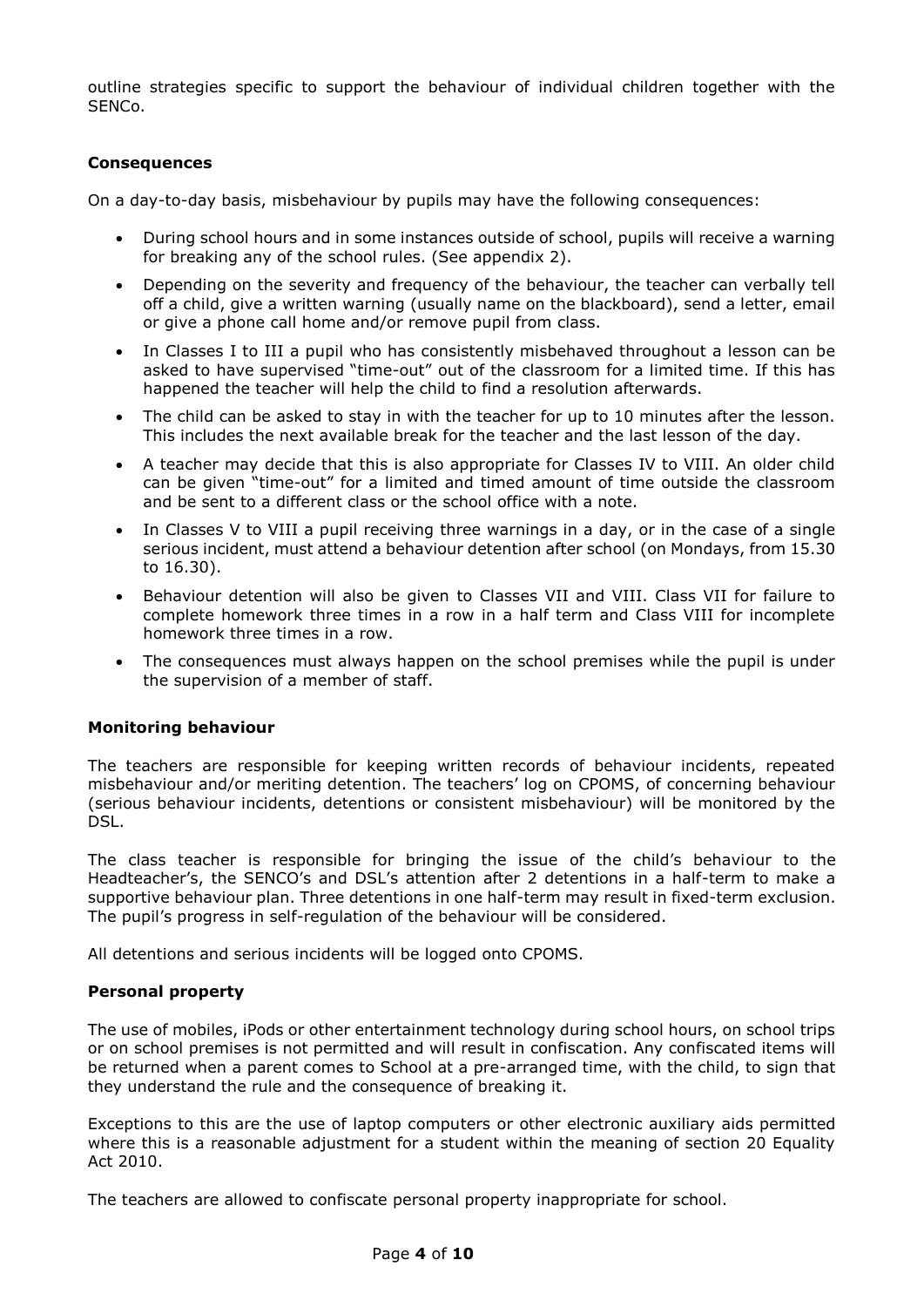The teachers are allowed to search for any item with the pupils' consent. The teacher is also allowed to search without consent for prohibited items if the teacher has reasonable grounds for suspecting that a pupil is in possession of a prohibited item. While doing so, the teacher should have another member of staff present, unless there is an immediate risk of serious harm the teacher should be of the same sex as the pupil.

## **Dangerous, Extreme and Unacceptable Behaviour**

A record will be kept of all sanctions imposed on pupils for serious misbehaviour under this section, in accordance with paragraph 16 of The Education (Independent School Standards) (England) Regulations 2010.

## **Peer on peer abuse**

This policy should be read in conjunction with the Anti-bullying policy where peer on peer abuse is addressed.

## **Exclusion Guidance**

Prepared with reference to the DfE publications "Exclusion from maintained schools, Academies and pupil referral units in England" September 2017, "Behaviour and discipline in schools: Advice for Head teachers and school staff" January 2016 and "Behaviour and discipline in schools Guidance for governing bodies" September 2015.

Positive discipline in St Paul's Steiner School is essential to ensure that all pupils can benefit from the opportunities provided by our education. The Government supports schools in using exclusion as a sanction where it is warranted. However, permanent exclusion can only be used as a last resort, in response to a serious breach, or persistent breaches, of the school's behaviour policy; and where allowing the pupil to remain in school would seriously harm the education or welfare of the pupil or others in the school.

Before a decision of exclusion can be made, the Headteacher will consult the SENCO and DSL.

Exclusion should be a joint decision by the Class teacher, DSL and Headteacher. There are likely to have been earlier discussions or correspondence between parents and the school regarding the pupil's behaviour except in exceptional circumstances and breach of behaviour policy.

The decision to exclude a pupil must be lawful, reasonable and fair.

This policy is informed by the Equality Act 2010. We have a statutory duty not to discriminate against pupils on the basis of protected characteristics, such as disability, race or gender identity. We will also give particular consideration to the fair treatment of pupils from groups who are vulnerable to exclusion, including a behaviour arising from having been subjected to bullying.

## **When Exclusion becomes the case**

The school must explain to the parents as soon as possible and preferably by phone:

- why the school has decided to exclude the pupil;
- the steps taken to try to avoid exclusion;
- the arrangements for setting and marking the pupil's work during their absence from school;
- the parents' right to state their case to the Headteacher;
- their right to see their child's school record

# **Types of Exclusion**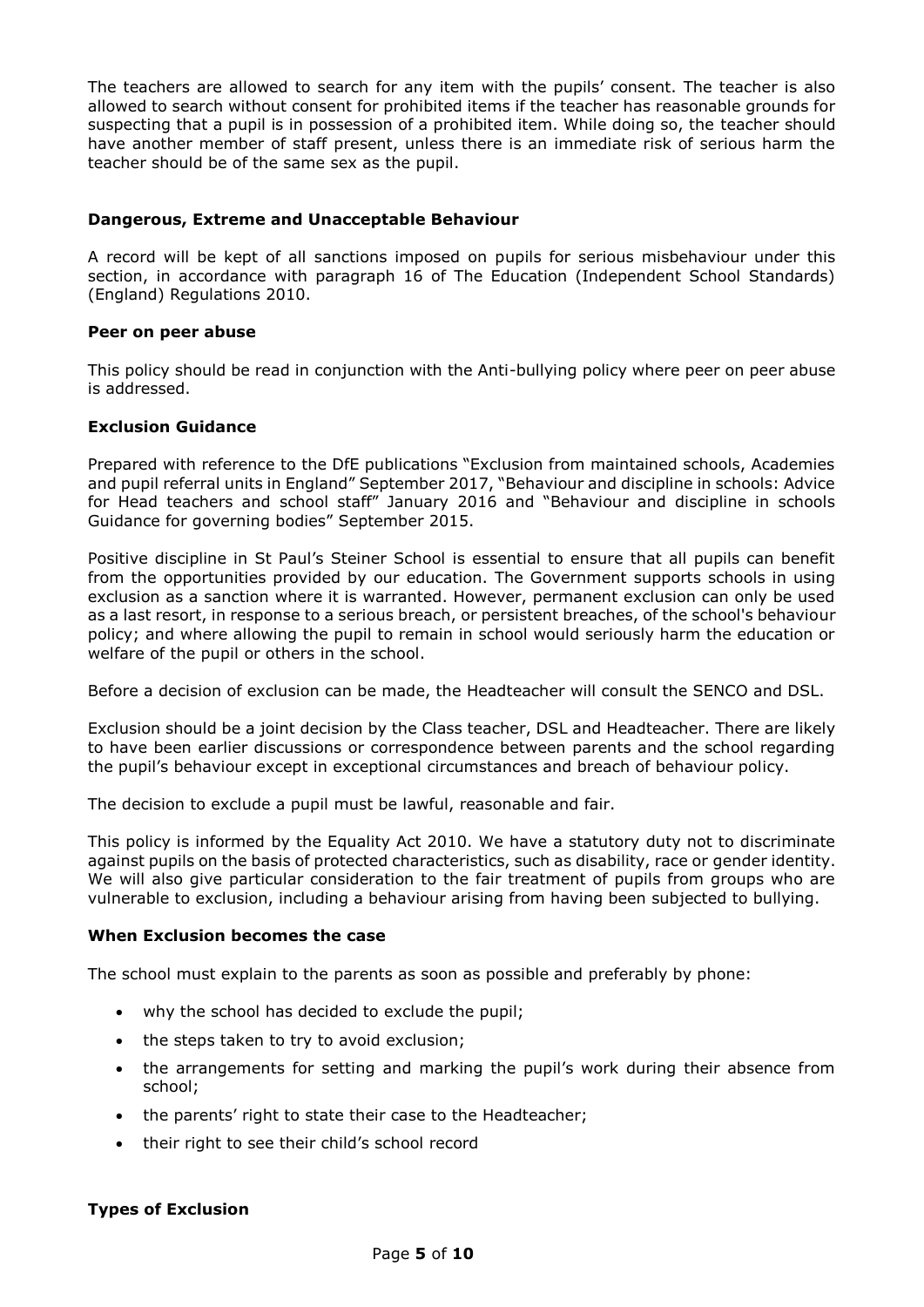There are two types of exclusion:

- Fixed Period (suspension) A fixed period exclusion is where your child is temporarily removed from school. They can only be removed for up to 45 school days in one school year, even if they've changed school.
- Permanent Exclusion (expulsion)

# **Fixed Period Exclusion**

A fixed period exclusion should be used only after an extremely serious breakdown in behaviour.

If a pupil is excluded for a fixed period the school will inform the parents immediately of:

- the reason for the exclusion;
- the date when the pupil may return;
	- $\circ$  the meeting that needs to be held with child, parent and teacher on the day of return.
- Their right to put their case in writing to the Headteacher.

## **When a pupil is at risk of permanent exclusion (expulsion) due to persistent misbehaviour**

- The school will develop a positive behaviour plan, which will be shared with the parents to ensure we explore all avenues of keeping the child in the school.
- Minutes will be taken during this meeting and all parties will receive a copy and we will review the child's progress and make adjustments to the positive behaviour plan.
- If a pupil's behaviour has become untenable or the teaching staff feels that a child is not benefiting from Steiner education, then this will be discussed with the parents.
- If after the meeting the child remains in the school, the parents will be made fully aware in writing if an expulsion is to be the next likely step.

# **Permanent Exclusion (expulsion)**

If a pupil is to be permanently excluded, the school will inform the parent(s) at once, by telephone if possible, of the exclusion and the specific reason for it.

The school will also provide parents with details of any relevant previous warnings, fixed period exclusions or other disciplinary measures in due course.

Parents will be told of their right to put their point of view to the Headteacher in writing.

If parents wish to receive further information or appeal against the decision to exclude their child, a meeting will be arranged in which Trustees will hear the case for exclusion from the Class teacher, DSL, the Headteacher and the appeal from the parents.

When the discussion has taken place, the Trustees will make their decision and will confirm this in writing, giving their reasons to the parents and the school.

If the Trustees decides that the pupil should return to school, parents will be given the date of return in writing.

# **Reasons for Exclusion (fixed term or permanent)**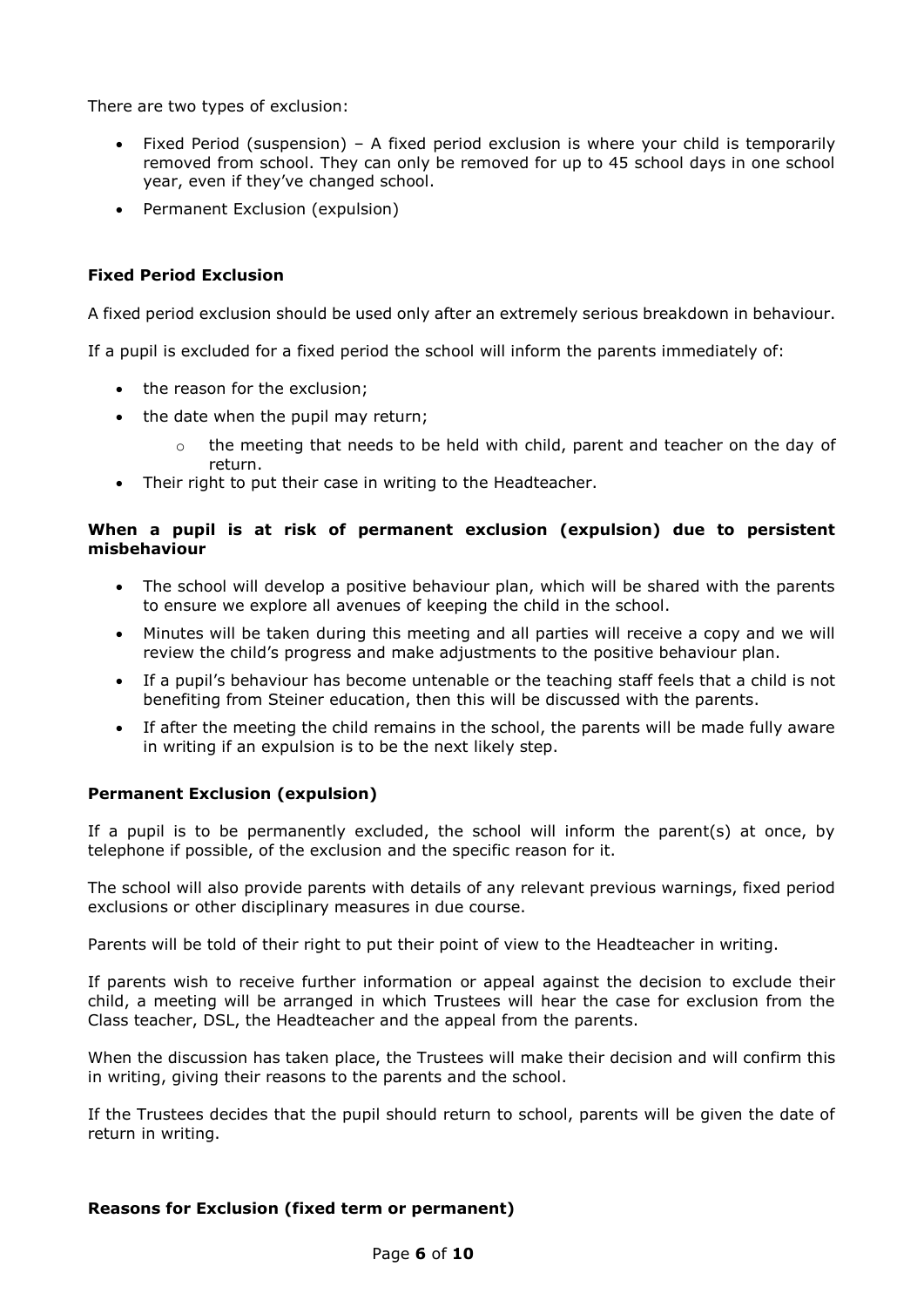Exclusion whether fixed term or permanent may be used for any of the following, all of which constitute examples of unacceptable behaviour. This list is not exhaustive.

- Persistent disregard for the school rules.
- Unauthorised leaving the school grounds or truanting.
- Verbal abuse.
- Physical abuse, actual or threatened.
- Indecent behaviour, sexual abuse or assault.
- Damage to property.
- Use/possession/supply of illegal drugs.
- Misuse of other substances.
- Theft.
- Carrying an offensive weapon.
- Unacceptable behaviour, which has previously been reported and for which School sanctions and other interventions have not been successful in modifying the pupil's behaviour.
- Where the Parents of a pupil or a pupil have caused undue harassment of staff.
- The behaviour of the Parents is judged by the School to be unreasonable and affects, or is likely to affect, adversely the pupils' or other pupils' progress at the School, the wellbeing of School employees or the reputation of the School.
- Where the Parent/s of a pupil has a continued relationship with the school that is not compatible with the aims and objectives of Steiner education (required withdrawal.)

## Related policies

- Withdrawal policy
- Admissions policy

St. Paul's Steiner School does not allow any method of physical punishment of pupils.

All disciplinary actions should have a clear pedagogical purpose and value.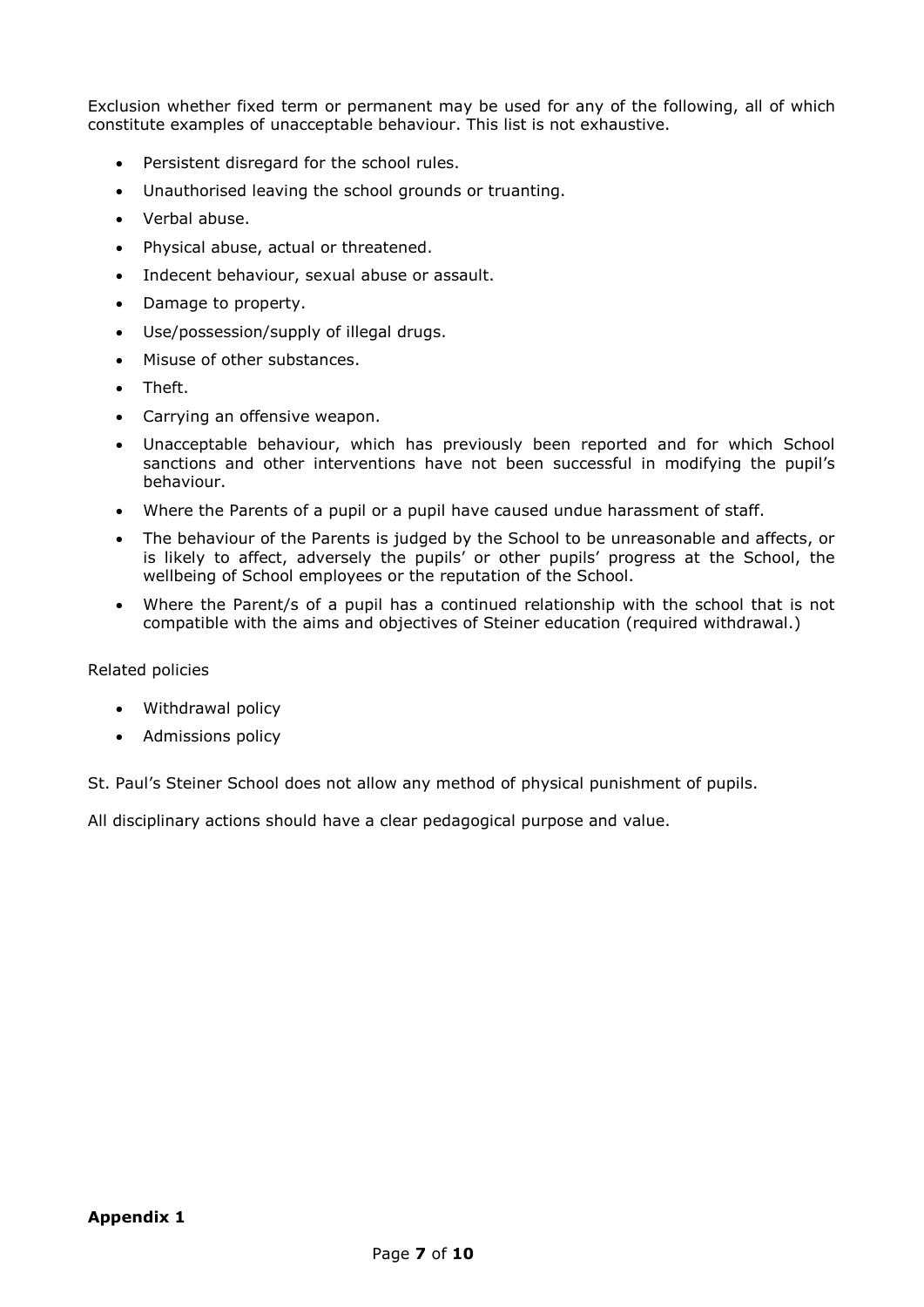# **Use of Reasonable Force**

The use of force as a punishment is unlawful (section 548 Education Act 1996).

Reasonable force can be used to prevent pupils from doing or continuing to do any of the following:

- committing an offence;
- injuring themselves or others;
- damaging property; or
- disrupting good order and discipline in the classroom.

Physical restraint should only be used as a last resort. Physical force should never be used to coerce a pupil to gain compliance with an adult's instruction. Physical restraint may include:

- physically interposing between pupils
- blocking a pupil's path
- holding
- pushing
- pulling
- leading a pupil by the hand or arm
- shepherding a pupil away by placing a hand in the center of the back
- (in extreme circumstances) using more restrictive holds

Wherever possible, the assistance of another adult should be obtained.

Reasonable force incidents should always be recorded and shared with senior leaders.

Section 45 of the Violent Crime Reduction Act 2006 gives authorised staff the right to search pupils for weapons without their consent when staff has reasonable grounds for suspecting the pupil may have a weapon. Reasonable force may be used to accomplish the search.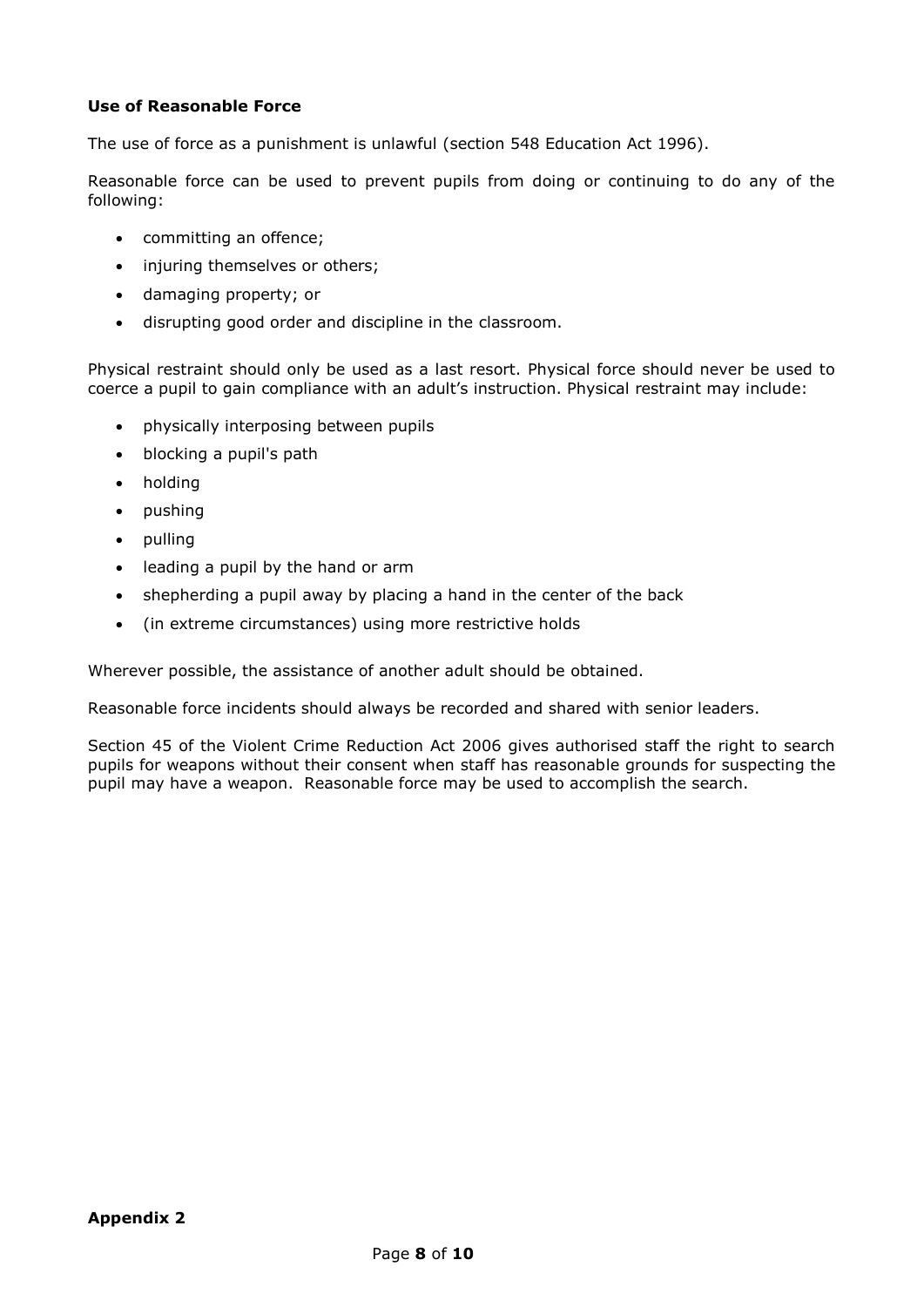# **School Rules**

- O Social
- ✷ Classroom
- ✤ General

## **Social**

- O All members of the community are to be treated with respect, in a courteous and positive manner
- O I will strive to resolve any misunderstandings or difficulties in a positive and polite fashion
- O I will be respectful of different views, race, culture, gender and sexuality
- O I will be inclusive and kind
- O I will not use offensive language

## **Classroom**

- ✷ I will be on time, in my place and quiet at the beginning of the lesson
- ✷ I will listen whilst others are talking
- ✷ I will raise my hand to answer/attract attention
- ✷ I will not call out during lessons
- ✷ I will follow instructions and do my best in lessons
- ✷ I will be ready to close the lesson as my teacher directs
- ✷ I will be prepared for physical movement activities in school, wearing the correct clothing, long hair tied back and no dangling jewellery.

## **General**

- ✤ Students should bring healthy packed lunches and snacks. No sweets, chocolate, crisps, chewing gum or sugary/fizzy drinks
- ✤ I will not eat food during lessons but at designated times for snack and lunch
- ✤ During school hours students should remain on school premises, (including the Green/Shrubbery) and not leave school without authorisation of their teacher
- ✤ Students should not enter classrooms out of school hours unless permitted by teaching staff. Students should not enter another classroom or staffroom unless invited to do so